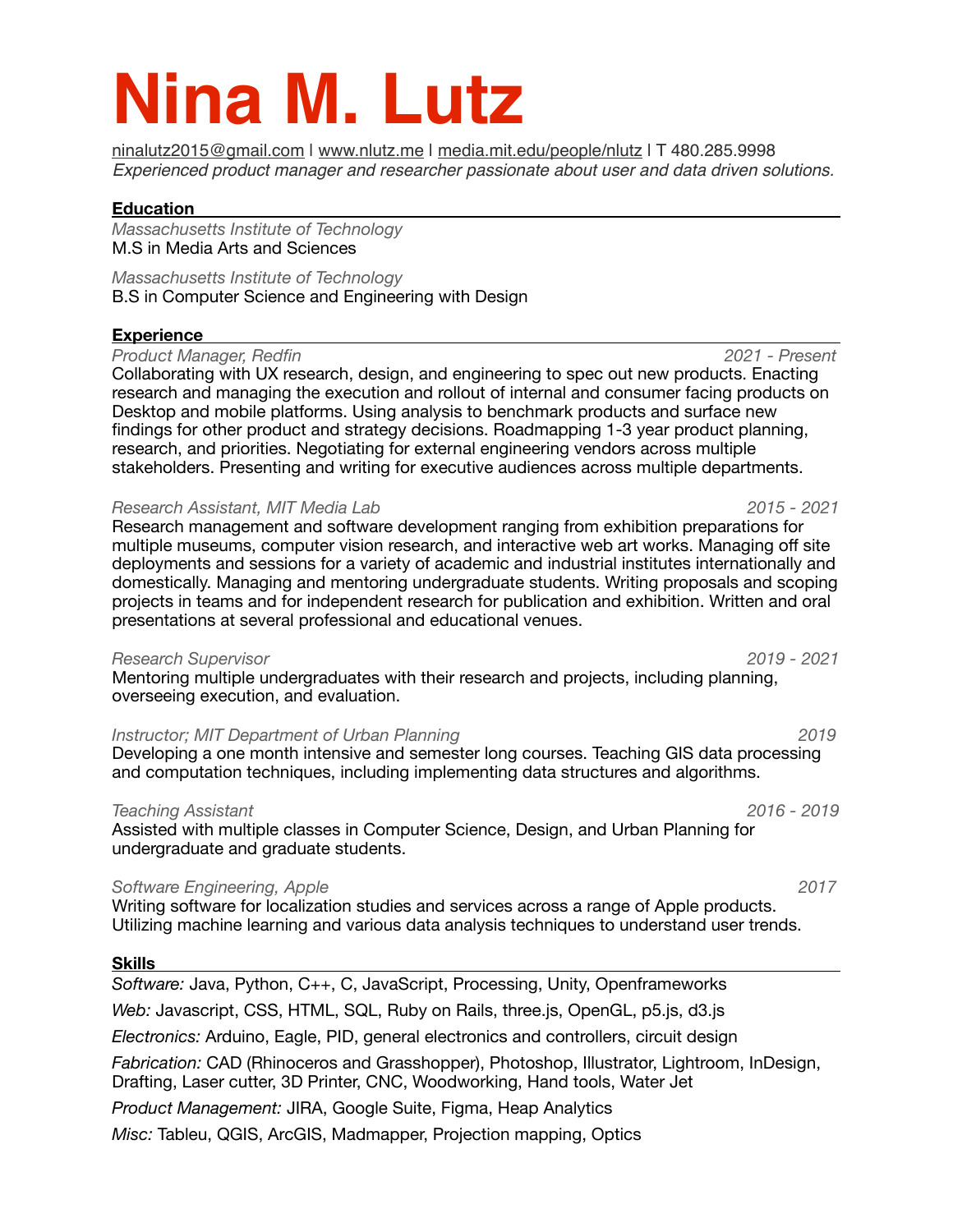# **Publications**

*A Methodology For Digitally Augmented Physical Shrines.* ACM CHI 2020, Workshop Paper in HCI at End of Life. April 2020 **N. Lutz.** [Presented remote[

*Colloidal Luminaries for Architectural Lighting.* ACM BuildSys 2019, Demonstration Abstract. November 2019 **N. Lutz**, V. M. Bove.

"Making Up the Unreal." Journal of Design and Science, MIT Press, 23 Oct. 2019, https:// jods.mitpress.mit.edu/pub/ristj7wg. **Lutz, N.** 

*Routing Optimizing Algorithm for Electric Vehicles Applied in North Italy. IEEE Industrial and Commercial Power Systems Europe (2018) M Longo, P Maffezzoni, NM Lutz, L Daniel, X Lu.* 

*A predictive model to support the widespread diffusion of electric mobility.* IEEE International Conference on Models and Technologies for Intelligent Transportation Systems (2017). M Longo, P Maffezzoni, D Zaninelli, **NM Lutz**, L Daniel

*Towards an impact study of electric vehicles on the Italian electric power system using simulation techniques. IEEE 3rd International Forum on Research and Technologies for Society and Industry. M Longo, NM Lutz, L Daniel, D Zaninelli, M Pruckner* 

*Analysis of Tourism Dynamics and Special Events Through Mobile Phone Data* . Bloomberg Data for Good Conference (2016). *Y Leng, A Noriega, AS Pentland, I Winder, N Lutz, L Alonso.* 

| <b>Teaching</b>                                                                                                                                       |                       |
|-------------------------------------------------------------------------------------------------------------------------------------------------------|-----------------------|
| <b>Invited Guest Instructor, Gallaudet University</b>                                                                                                 | 2021                  |
| Course: Advanced Digital Media                                                                                                                        |                       |
| Professor: Max Kazemzadeh                                                                                                                             |                       |
| Co-Instructor, MIT Department of Media Arts and Sciences<br>Course: DeCentering: Aesthetic Labor and Performance<br>Co-Instructor: Katlyn Turner, PhD | 2021                  |
|                                                                                                                                                       | 2019                  |
| Teaching Assistant, MIT Department of Urban Studies and Planning<br>Course: 11.S187: Hack the City<br>Instructor: Yuan Lai, PhD                       |                       |
| Co-Instructor, MIT Department of Urban Studies and Planning<br>Course: 11.S195: Computational Urban Science Workshop<br>Co-Instructor: Ira Winder     | 2018                  |
| Teaching Assistant, MIT Department of Architecture<br>Course: 4.043: Advanced Interaction Design<br>Instructor: Marcelo Cohelo, PhD                   | 2019                  |
| Teaching Assistant, MIT Department of Media Arts and Sciences<br>Course: MAS.A19: Designing Consumer Electronics<br>Professor: V. Michael Bove, PhD   | 2016 - 2017           |
| <b>Exhibits and Demonstrations</b>                                                                                                                    |                       |
| <b>Exhibits:</b>                                                                                                                                      |                       |
| Infinity Tunnel; Instruments of Vision; MIT Museum Gallery                                                                                            | Dec 2019 - March 2020 |
| Turning Light; Council Arts MIT Arts on the Radar                                                                                                     | Sept 2019             |
| <b>Connected Coral; MIT Museum</b>                                                                                                                    | Nov 2018 - Apr 2019   |